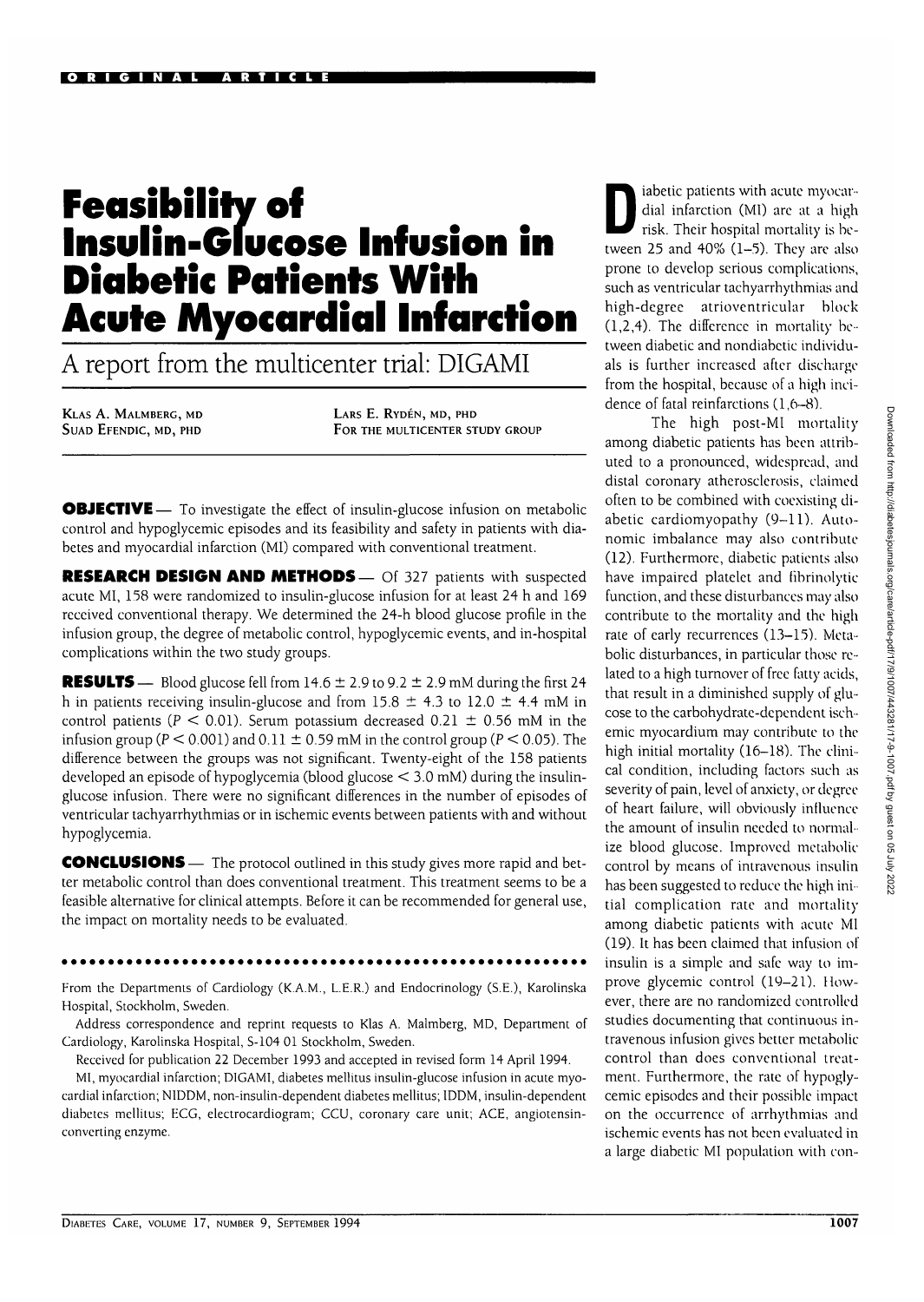comitant modern anti-ischemic treatment. The purpose of this interim report from a multicenter study, DIGAMI (diabetes mellitus insulin-glucose infusion in acute MI), is to answer these questions and to outline the feasibility and safety of an insulin-glucose infusion protocol for multicenter purpose.

## **RESEARCH DESIGN AND METHODS**

## **Definitions**

Patients were considered to have diabetes if they had been informed that they had this diagnosis and were on treatment (diet, tablets, or insulin). Patients with no previous diabetes diagnosis but with a blood glucose >11 mM on admission were classified as newly detected diabetes and were also included.

Patients were classified as having non-insulin-dependent diabetes mellitus (NIDDM) or insulin-dependent diabetes mellitus (IDDM) by clinical history and according to the definitions of the National Diabetes Data Group (22). Thus, NIDDM patients were usually >40 years of age at diagnosis, non-insulin-requiring for 2 years after the diagnosis, and not prone to ketosis.

The diagnosis of *definite Ml* was made if at least two of the following criteria were fulfilled: *1*) chest pain of at least 15-min duration; 2) at least two values of serum creatine kinase and serum creatine kinase-B above the normal range (normal value  $\pm$  2 SD) 10-16 h after onset of symptoms or at least two S-LD values above the normal range 48-72 h after onset of symptoms, including an isoenzyme pattern typical of MI; 3) development of new Q waves in at least 2 of the 12 standard electrocardiogram (ECG) leads.

The diagnosis of *possible* MI was made if chest pain was combined with only one serum creatine kinase or serum lactate dehydrogenase above the normal range and/or Q waves appeared in only 1 of the 12 standard ECG leads.

Myocardial ischemia was defined

as chest pain of at least 30-min duration without any enzyme elevation, but with one of the following ECG changes: STdepression ( $\geq$ 1 mm), ST-elevation ( $\geq$ 2 mm in chest leads,  $\geq$  1 mm in extremity leads), or T-wave inversion in at least 2 of the 12 standard ECG-leads.

Ventricular tachyarrhythmia was defined as the presence of either ventricular premature beats or ventricular tachycardia that required antiarrhythmic treatment or as documented ventricular fibrillation. Ventricular fibrillation was defined as early if it occurred within 48 h of the onset of symptoms and late if it occurred thereafter.

Only high-grade atrioventricular blocks (II-III) were considered. Standard ECG criteria were applied. To be noted in the case record form, the conduction defect had to be treated in some way.

Congestive heart failure was defined as clinical and/or radiological signs of pulmonary congestion resulting in the institution of treatment.

A measured blood glucose level <3 mM, usually associated with clinical symptoms, was considered hypoglycemia. Blood glucose was always checked at any suspicion of hypoglycemia.

## **Study protocol**

In the DIGAMI study, a multicenter investigation, all patients admitted to the coronary care units (CCUs) of 16 Swedish hospitals (see APPENDIX) were considered for inclusion. Inclusion criteria were suspected acute MI within the preceding 24 h combined with previously known diabetes and blood glucose >11 mM or a blood glucose >11 mM without known diabetes. The following exclusion criteria were applied: inability to participate for reasons of health (e.g., patients too sick to give informed consent or patients unable to manage multi-dose insulin treatment), refusal after given information, residence outside the hospital catchment area, enrollment in other studies, or previous participation in DIGAMI.

Subjects without any exclusion

criteria were blindly randomized to either an insulin-glucose or a control group. Patients in the insulin-glucose group received, besides standard CCU therapy, a 24-h insulin-glucose infusion followed by subcutaneous insulin four times daily for 3 months. Control patients were treated according to standard CCU practice. Thus, these patients did not receive any insulin unless deemed clinically necessary by the physician in charge.

The insulin-glucose infusions were started by the nurse in charge as soon as possible after the patient's arrival in the CCU. Samples for determination of blood glucose were drawn from an indwelling venous catheter at time intervals outlined in the protocol (see below). All analyses were performed by the CCU nurse with the use of a reflectance meter (Reflolux II®, Boehringer Mannheim, Scandinavia AB). The accuracy of this bedside reflectance meter had previously been checked by analyzing duplicate samples of blood by a glucose oxidase method (23). Before starting DIGAMI, the accuracy of this nurse-conducted bedside analysis of blood glucose was tested in a pilot center CCU subsequently enrolled in DIGAMI (Karnsjukhuset, Skovde). The blood glucose levels obtained were compared with those obtained by a conventional glucose oxidase method used by the Department of Clinical Chemistry in this hospital. Duplicate blood samples were taken from an indwelling arm-vein catheter not used for the insulin-glucose infusion. There was a good correlation between the bedside monitoring in the CCU and the glucose oxidase method (Fig. 1). This correlation was obtained even though sampling and testing were performed during routine care by the various nurses in charge, who used the reflectance meter after a brief period of instruction and practice. Thus, blood glucose could be accurately determined within a few minutes and as a routine in the CCU. Serum potassium (normal range 3.5-5.0 mM) was measured immediately before starting the insulin-glucose infusion and then 6,12, and 24 h after the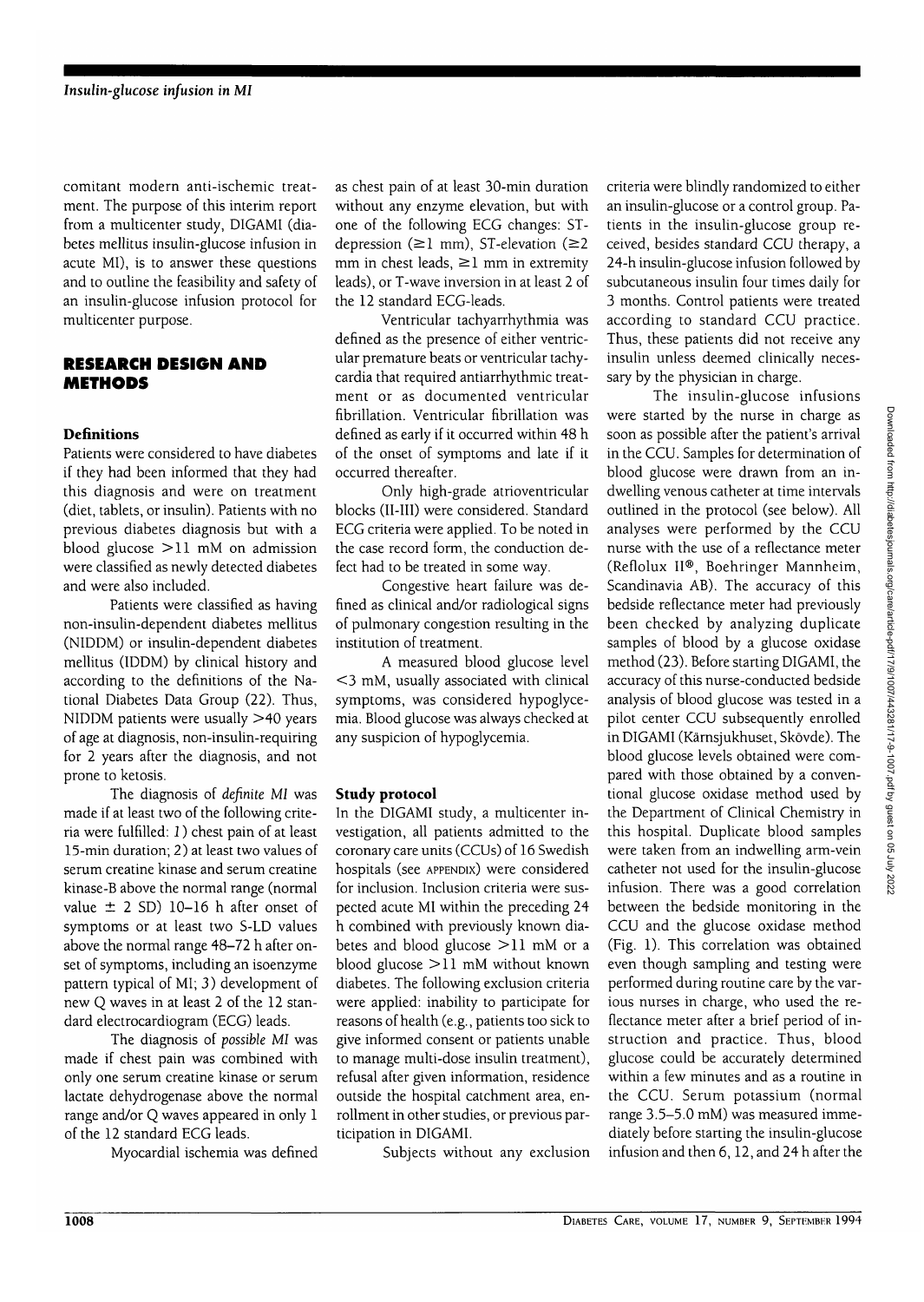

**Figure 1**—*Comparison of blood glucose measured by Rejlolux II in the CCU with blood glucose measured in the laboratory by the standard glucose oxidase method.*

infusion started. Serum potassium was checked immediately in patients who developed any kind of clinically significant arrhythmia.

## **Insulin-glucose administration**

The insulin-glucose infusions were instituted and handled according to a predefined protocol (Table 1). Insulin-glucose was continued until stable normoglycemia was attained and always for at least 24 h. Subcutaneous insulin treatment was instituted immediately after the cessation of the infusion in a multi-dose regimen to maintain stable normoglycemia.

Our initial goal was to develop a protocol for insulin-glucose infusion that rapidly normalized blood glucose. This was tested in the pilot center before the initiation of the main study. The first protocol was designed to achieve a blood glucose level between 5 and 8 mM as fast as possible (group I,  $n = 13$  patients). The blood glucose levels decreased rapidly, but at the price of an unacceptably high incidence of symptomatic hypoglycemia. These attacks appeared usually when the clinical condition of the patient had been stabilized for  $\sim$ 4-5 h after starting therapy. By raising the targeted blood glucose level somewhat (7-10.9 mM), concomitant with a slight decrease in the initial insulin bolus, the number of hypoglycemic events was considerably reduced (group II,  $n = 14$  patients). There was still a substantial decrease in blood glucose within 3 h, and a reasonable level was maintained over the 24 h of monitoring.

Before starting DIGAMI, additional adjustments were made in the protocol to further prevent hypoglycemic complications. These adjustments were based on the fact that some individuals reacted with a rather pronounced initial decrease in blood glucose. Thus, if this decrease exceeded 30%, infusion rate was not changed even if blood glucose remained >11 mM. Furthermore, if the value decreased to <11 mM, the infusion rate was decreased in spite of a blood glucose value within the desired range. To prevent excess blood sampling and to meet the diminished insulin requirements during the night, the infusion rate was reduced by 50% at 10:00 P.M. if the blood glucose value had been stabilized to  $\leq$ 11 mM.

The study was approved by the ethical committees at Karolinska Institute Stockholm, University of Gothenburg, University of Lund, and Uppsala University Sweden.

## **Statistical analysis**

Standard statistical methods were used. The significance of the differences between the two groups has been tested by Student's *t* test and Fisher's exact test. Differences within groups were tested by a paired test. A two-tailed  $P < 0.05$  was considered statistically significant.

**RESULTS**— We present data from 327 randomized patients during the period January 1990 to April 1992, of whom 158 were allocated to the insulinglucose infusion group and 169 to the control group. Pre-hospital characteristics are presented in Table 2. There were no significant differences between the two groups. A large proportion of the patients had known ischemic heart disease, hypertension, and congestive heart failure. Almost 80% of the patients had NIDDM. Fifteen percent of the patients were not previously known to have diabetes. Approximately one-third of the patients were on treatment with  $\beta$ -blockers, aspirin, or long-acting nitrates, and  $\sim$ 25% were smokers.

A majority of patients in each group (control =  $83\%$ ; infusion =  $90\%$ ) fulfilled the diagnostic criteria for MI, and only four patients lacked signs of severe coronary artery disease. About 50% of the patients received intravenous thrombolysis and nitrates. Most of the patients were treated with  $\beta$ -1-selective blockers (con-

| Table 1-Protocol used by the CCU nurses for the insulin-glucose infusions |  |
|---------------------------------------------------------------------------|--|
|---------------------------------------------------------------------------|--|

| B-glucose (mM) |                                                                                                                                                                                            |
|----------------|--------------------------------------------------------------------------------------------------------------------------------------------------------------------------------------------|
| >15            | Give 8 IU of insulin as an intravenous bolus injection and increase<br>infusion rate by 6 ml/h.                                                                                            |
| $11 - 14.9$    | Increase infusion rate by 3 ml/h.                                                                                                                                                          |
| $7 - 10.9$     | Leave infusion rate unchanged.                                                                                                                                                             |
| $4 - 6.9$      | Decrease infusion rate by 6 ml/h.                                                                                                                                                          |
| $\leq 4$       | Stop infusion for 15 min. Then test B-glucose and continue testing<br>every 15 min until B-glucose $\geq$ 7mM. In the presence of<br>symptoms of hypoglycemia administer 20 ml 30% glucose |
|                | intravenously. The infusion is restarted with a infusion rate<br>decreased by 6 ml/h when B-glucose $\ge$ 7 mM.                                                                            |

Infusion: 500 ml 5% glucose with 80 IU of soluble insulin ~1 1U/6 ml). Start with 30 ml/h. Check blood glucose after 1 h. Adjust infusion rate according to the protocol and aim for a blood glucose level of 7-10 mM. Blood glucose should be checked after 1 h if infusion rate has been changed, otherwise every 2 h. If the initial fall in blood glucose exceeds 30%, the infusion rate should be left unchanged if blood glucose is higher than 11 mM and reduced by 6 ml/h if blood glucose is within the targeted range of 7-10.9 mM. If blood glucose is stable at <10.9 mM after 10:00 P.M., reduce infusion rate by 50% during the night.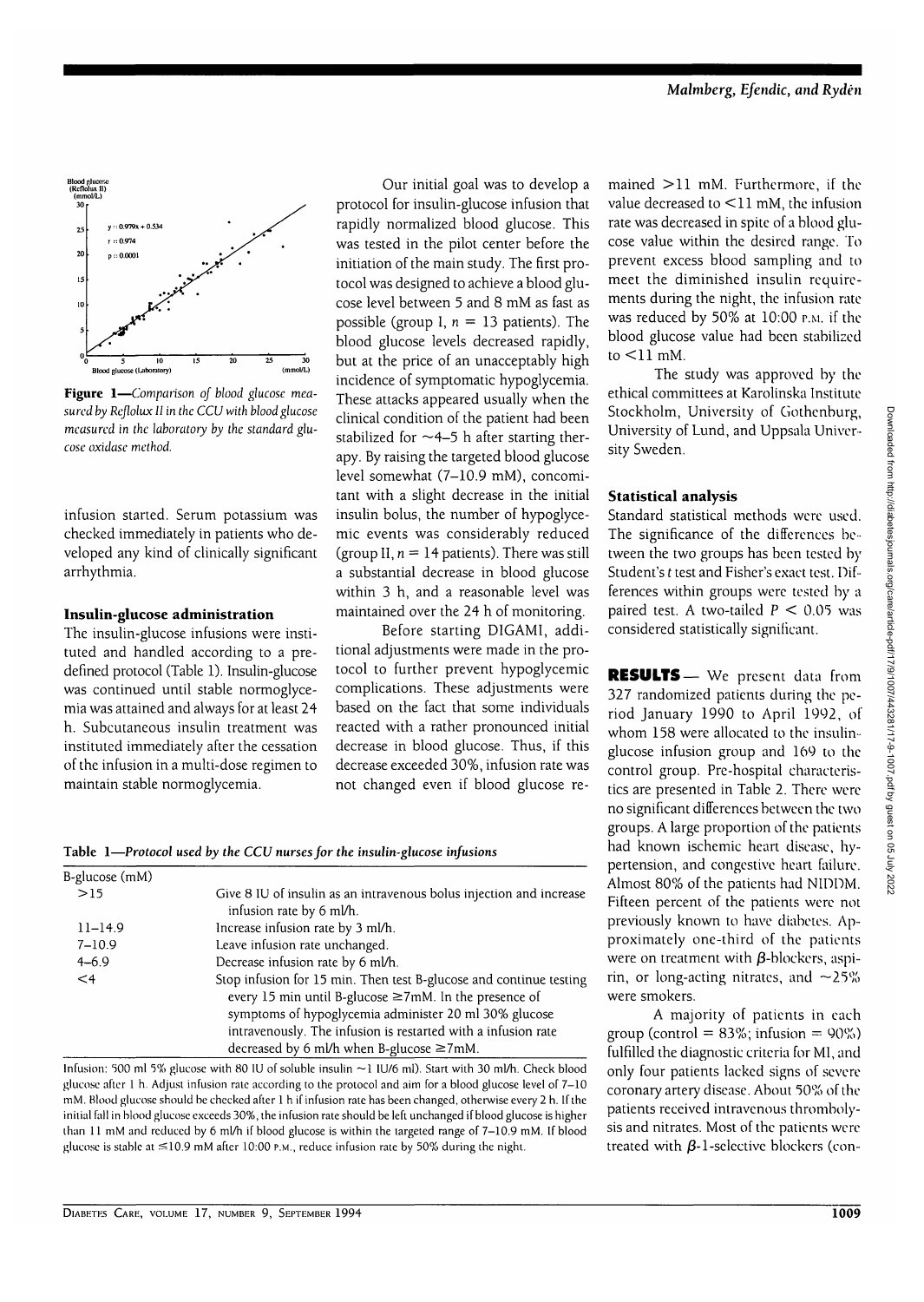#### Table 2—*Pre-hospital characteristics*

|                                 | Control         | Infusion        |           |
|---------------------------------|-----------------|-----------------|-----------|
| Parameter                       | group           | group           | P         |
| n                               | 169             | 158             |           |
| Age (years)                     | $68 \pm 9$      | $66 \pm 9$      | <b>NS</b> |
| Sex                             |                 |                 |           |
| Male                            | 110(65)         | 103(65)         | <b>NS</b> |
| Female                          | 59 (35)         | 55 (35)         |           |
| Previous                        |                 |                 |           |
| Ml                              | 61 (36)         | 57 (36)         | NS.       |
| Angina pectoris                 | 93 (55)         | 91(57)          | NS.       |
| Hypertension                    | 87(51)          | 71 (45)         | NS.       |
| Congestive heart failure        | 43 (25)         | 36(23)          | <b>NS</b> |
| Type of diabetes                |                 |                 |           |
| <b>NIDDM</b>                    | 139 (82)        | 127 (80)        | NS.       |
| <b>IDDM</b>                     | 30(18)          | 31(20)          | NS.       |
| Previously unknown diabetes     | 29(17)          | 19(12)          | <b>NS</b> |
| Duration of diabetes (years)    | $10.8 \pm 11.9$ | $10.2 \pm 10.4$ | <b>NS</b> |
| Antidiabetic treatment at entry |                 |                 |           |
| None                            | 29 (17)         | 19(12)          | NS.       |
| Diet                            | 21(13)          | 15(10)          | NS.       |
| Tablets                         | 54 (32)         | 69 (44)         | NS.       |
| Insulin                         | 65 (38)         | 55 (34)         | <b>NS</b> |
| Other treatment at entry        |                 |                 |           |
| $\beta$ -blockers               | 56 (33)         | 54 (34)         | NS.       |
| Aspirin                         | 55 (32)         | 42 (27)         | <b>NS</b> |
| <b>Nitrates</b>                 | 52 (30)         | 39(25)          | NS.       |
| <b>ACE</b> inhibitors           | 31(18)          | 21 (18)         | <b>NS</b> |
| Digoxin                         | 32 (19)         | 21 (18)         | NS.       |
| Smokers                         | 31(18)          | 44 (28)         | 0.06      |

Data are  $n$  (%) or means  $\pm$  SD.

trol =  $66\%$ ; infusion =  $69\%$ ) and aspirin (control  $= 78\%$ ; infusion  $= 82\%$ ). There were only a few arrhythmic complications.

Blood glucose at randomization was  $15.8 \pm 4.3$  mM in the control group and 14.6  $\pm$  2.9 mM in the infusion group  $(P = 0.046)$ . The level decreased significantly during the first 24 h in both groups, but more so in the infusion group  $(5.3 \pm 3.9 \text{ compared with } 3.8 \pm 4.6$ mM;  $P < 0.0001$ ). HbA<sub>1c</sub> was 8.1  $\pm$ 2.0% in the control group compared with  $8.6 \pm 2.0\%$  in the infusion group (NS). There was a slight but significant decrease in serum potassium in both groups, which was more pronounced among infusion patients,  $0.21 \pm 0.56$  mM (P < 0.001) compared with  $0.11 \pm 0.59$  mM

 $(P = 0.035)$  in the control group. None of the infusion patients had a serum potassium <3.5 mM at the end of the infu-

sion. Blood glucose levels had a relatively rapid initial decrease, with a nadir of  $6.6 \pm 2.6$  mM at 6 h after infusion start, where 75% of the patients had blood glu- $\cos \epsilon \leq 8.8$  mM. The curve then leveled off but increased during the last hours of infusion, reading a mean blood glucose level of 9.2  $\pm$  2.9 mM at 24 h compared with 12.0  $\pm$  4.4 in the control group ( $P$  < 0.0001).

During the 24-h infusion, 28 patients (17%) had one episode of hypoglycemia (blood glucose level >3.0 mM); none of these were registered twice. None of the control patients had similar episodes ( $P < 0.001$ ).

In Table 3, the in-hospital characteristics and complications of the 28 infusion patients with hypoglycemia are compared with those of the 130 infusion patients who did not have any hypoglycemic episodes. Patients with hypoglycemia were significantly older than those without hypoglycemia. Interestingly, almost all episodes of hypoglycemia occurred in patients with known tablet or insulintreated diabetes (93%). There were only two patients with hypoglycemia among 34 patients who were newly diagnosed or on previous dietary treatment.  $\beta$ -blockers seemed not to increase the risk for hypoglycemia.

There were no differences in blood glucose levels at randomization or after 24 h between patients with (14.4  $\pm$ 3.0 vs. 9.7 ± 3.8 mM) and without (14.7  $±$  2.9 vs. 9.1  $±$  2.95 mM) hypoglycemia. HbA<sub>1c</sub> was  $8.4 \pm 1.9\%$  in the group without hypoglycemia compared with 9.1  $\pm$ 1.9% in the hypoglycemic group (NS).

Patients with hypoglycemia had significantly higher serum potassium levels both at randomization (4.48  $\pm$  0.57 vs.  $4.23 \pm 0.53$ ;  $P < 0.05$ ) and after 24 h  $(4.30 \pm 0.41 \text{ vs. } 4.00 \pm 0.40)$  than did those without hypoglycemia.

The two groups were not different with respect to diagnosis or in-hospital treatment. Notably, hypoglycemic episodes did not increase the number of inhospital complications such as arrhythmias or recurrent infarction (Table 3).

Of 169 control patients, 139 were classified as having NIDDM, and 104 of those were not previously treated with insulin. During the hospital stay, 55 (53%) of those patients received an extra bolus of fast-acting insulin on at least one occasion. The average total dose was  $54 \pm 63$ IU, median value 32 (4-271) IU. In total, 14% of the patients in the control subgroup without previous insulin treatment were discharged with insulin treatment.

**CONCLUSIONS—** In the acute phase of MI, there is a dramatic increase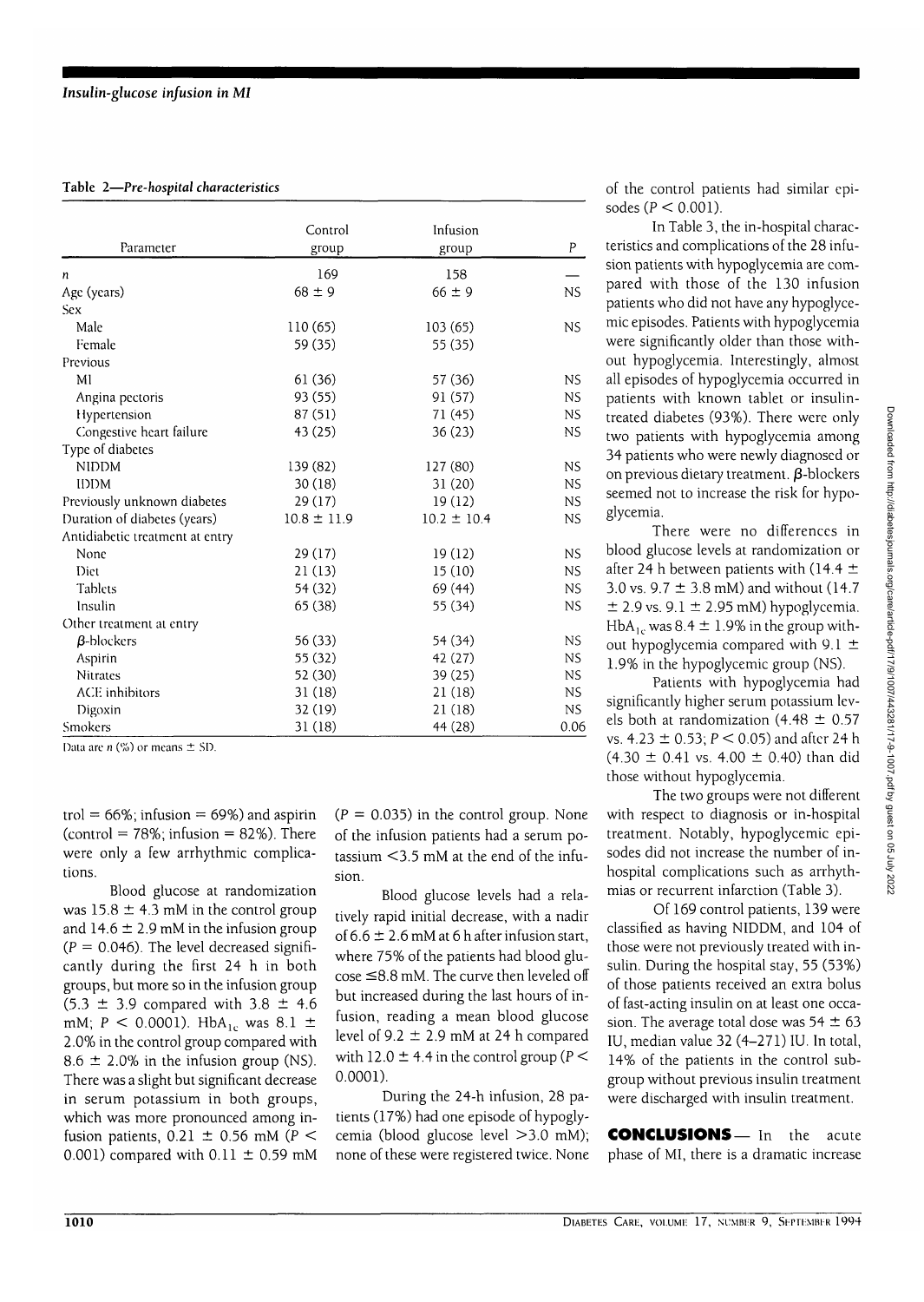|                                     | No hypoglycemia | Hypoglycemia   | P         |
|-------------------------------------|-----------------|----------------|-----------|
| n                                   | 130             | 28             |           |
| Age (year)                          | $65 \pm 9.1$    | $70 \pm 5.2$   | < 0.001   |
| Sex                                 |                 |                |           |
| Male                                | 87 (67)         | 16(57)         | NS        |
| Female                              | 43 (33)         | 12(43)         |           |
| Previous MI                         | 46 (36)         | 10(36)         | NS        |
| Type of diabetes                    |                 |                |           |
| <b>NIDDM</b>                        | 106 (81)        | 21(75)         | NS        |
| <b>IDDM</b>                         | 24 (19)         | 7(25)          | NS.       |
| Previously unknown diabetes         | 18(13)          | 1(4)           | <b>NS</b> |
| Antidiabetic treatment at entry     |                 |                |           |
| None                                | 18(14)          | 1(4)           | <b>NS</b> |
| Diet                                | 14(11)          | 1(4)           | <b>NS</b> |
| Tablets                             | 55 (42)         | 14(50)         | <b>NS</b> |
| Insulin                             | 43 (33)         | 12(42)         | NS        |
| Other treatment at entry            |                 |                |           |
| $\beta$ -blockers                   | 43 (33)         | 10(36)         | NS        |
| <b>ACE</b> inhibitors               | 17(13)          | 4(14)          | <b>NS</b> |
| Nitrates                            | 29(23)          | 10(36)         | <b>NS</b> |
| In-hospital diagnosis               |                 |                |           |
| Definite MI                         | 116 (89)        | 26 (93)        | <b>NS</b> |
| Possible MI                         | 5(4)            | 0(0)           | <b>NS</b> |
| Myocardial ischemia                 | 7(5)            | 2(7)           | <b>NS</b> |
| Other                               | 2(2)            | 0(0)           | <b>NS</b> |
| Localization                        |                 |                |           |
| Anterior                            | 97 (74)         | 25 (89)        | <b>NS</b> |
| Treatment during hospital stay      |                 |                |           |
| Thrombolysis                        | 68 (52)         | 14(50)         | NS.       |
| Intravenous nitroglycerin           | 71 (55)         | 10(36)         | 0.062     |
| Intravenous heparin                 | 18(14)          | 3(11)          | NS        |
| $\beta$ -blockers                   | 83 (64)         | 15 (55)        | NS        |
| Aspirin                             | 100 (78)        | 19 (69)        | <b>NS</b> |
| In-hospital complications           |                 |                |           |
| Early ventricular fibrillation      | 1               | 0              | <b>NS</b> |
| Late ventricular fibrillation >48 h | 3               | $\overline{2}$ | <b>NS</b> |
| Ventricular tachycardia             | 6               | $\overline{2}$ | <b>NS</b> |
| Atrioventricular block grade III    | 3               | $\mathbf 0$    | <b>NS</b> |
| Atrial fibrillation                 | 17(13)          | 6(21)          | <b>NS</b> |
| Reinfarction during hospital stay   | 7(5)            | 1(3)           | <b>NS</b> |

Table 3—*Comparative characteristics between patients in the infusion group with and without hypoglycemia.*

Data are  $n$  (%) or means  $\pm$  SD.

in the release of catecholamines (24-26). This leads to a decrease in insulin production and in tissue sensitivity to insulin (27,28). Insulin antagonists like cortisol and glucagon are also released (26, 29, 30). Moreover, catecholamines increase lipolysis, resulting in an increase in fattyacid mobilization (27). Accordingly, several factors contribute to a diminished glucose utilization and increased free fatty acid mobilization in the body, resulting in an increase in  $\beta$ -oxidation in the carbohydrate-dependent ischemic myocardium. The accumulation of free fatty acids is harmful to the myocardium (18). Consequently, acute intervention with insulinglucose infusion is a logical approach to improve myocardial glucose utilization and metabolism, with the ultimate goal of preserving jeopardized myocardial tissue. A prerequisite to test this hypothesis in a trial is a practicable protocol for the infusion of insulin-glucose. This should be safe and easy to handle in the CCU and, preferably, possible to be initiated by the nurse in charge of the patient without unnecessary delay in obtaining blood glucose levels or completing special order forms. It should also be compatible with other treatment in the CCU, including thrombolysis, intravenous infusion of nitroglycerin, and  $\beta$ -blockade.

Gwilt et al. (20) described an insulin infusion protocol that reduced blood glucose to 7.6  $\pm$  4.0 mM after 12 h, but for patients with blood glucose  $>15$ mM, the decrease was slow, with a 12-h value of 9.4  $\pm$  4.4 mM. Symptomatic hypoglycemia occurred in 15% of the 29 patients. This regimen was then implemented in a small mortality study, which failed to show any beneficial effect on morbidity or mortality compared with historical controls (21). Husband et al. (31) suggested that the metabolic goal in diabetic patients with acute Ml should be to keep the blood glucose at 5.6-11.2 mM. By reviewing historical controls, they found that only 60% of diabetic patients with MI had a mean blood glucose value <13 mM. They suggested a more strict glycemic control by using either subcutaneous insulin three times daily or a glucose-insulin-potassium infusion. The latter was reserved for more seriously ill patients with slightly higher initial blood glucose values than the subcutaneous group, but in spite of that, the glucose-insulin-potassium infusion group had better glycemic control 24 h after admission (8.1  $\pm$  2.6 vs. 10.2  $\pm$  2.7 mM; P  $<$  0.001) (31). Contradictory to Gwilt, Clark et al. (19), in a nonrandomized study, found a reduction both in morbidity and mortality using a similar insulin infusion protocol. In that study, the authors did not describe the degree of metabolic control or hypoglycemic complica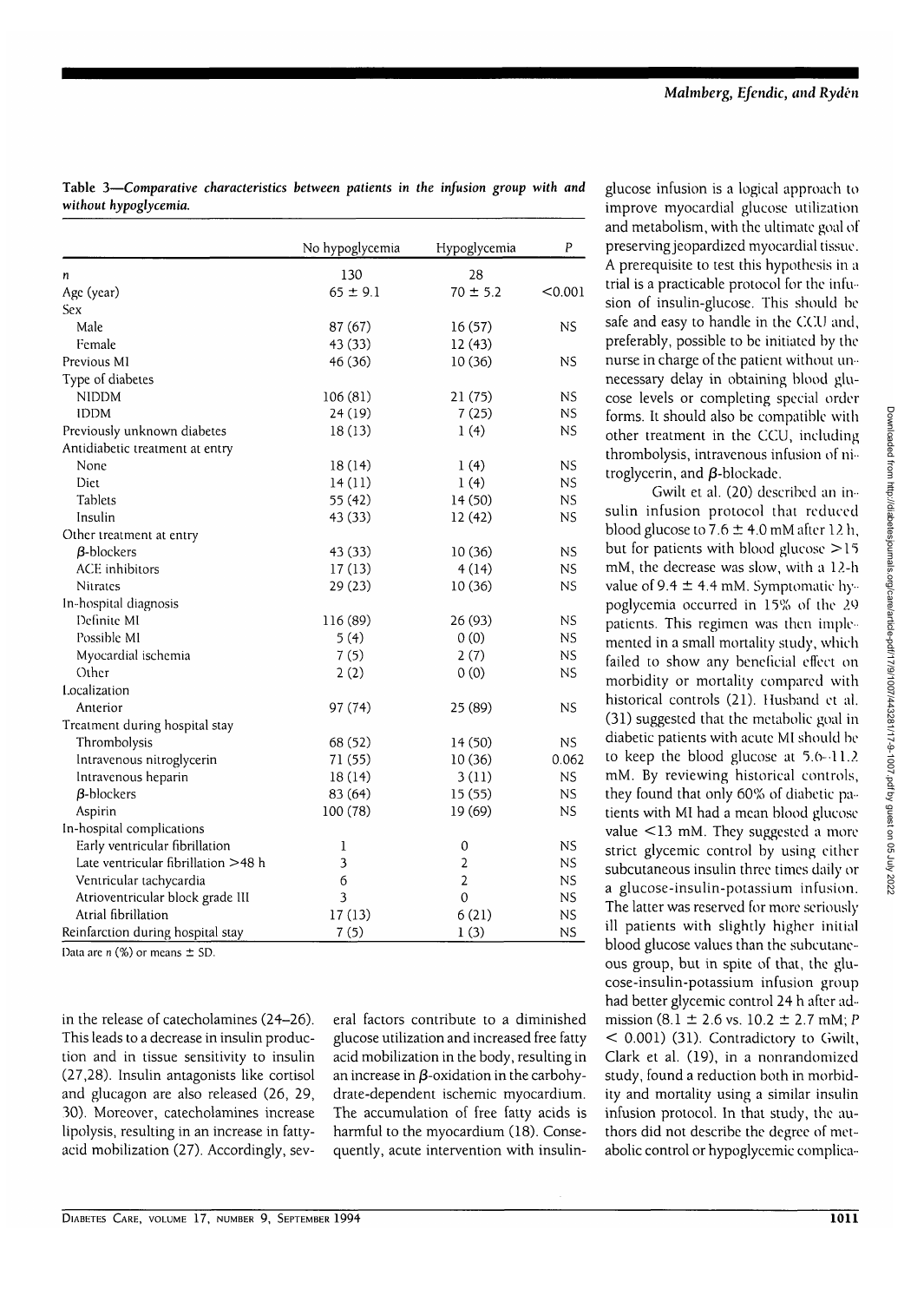tions obtained by their insulin regimen. Recently, Hendra and Yudkin (32) suggested an algorithm for insulin infusion for diabetics with MI, which they postulated to be rapid and safe. In that report, blood glucose level 6 h after the start of infusion was  $8.8 \pm 2.5$  mM. Six of 29 patients (21%) did, however, develop hypoglycemia during the 48-h period of infusion.

When working out the protocol used in this study, one of the major goals was to obtain a rapid decrease in blood glucose values, because the hormonal and metabolic disturbances develop rapidly (25,26) and irreversible ischemic damage may be produced within hours (33). Our protocol resulted in a more rapid glycemic control than those described previously, with a mean blood glucose level of 7.3 ± 3.4 mM 4 h and 6.6 ± 2.9 mM 6 h after the start of infusion. Sixty-three percent of the patients had a blood glucose level  $\leq 8$  mM after 4 h and as many as 70% reached that level after 6 h. The somewhat increased blood glucose level at 24 h was still significantly lower than that of the control group. It may have been better with a lower level at this time, but that level could probably only be acheived at the cost of more hypoglycemic episodes.

In this study, 28 patients (18%) developed hypoglycemia during the infusion period, compared with none in the control group. It is therefore clear that the infusion of insulin-glucose contains a risk for this category of patients. The patients with hypoglycemia were somewhat older but otherwise not different from the patients without hypoglycemia. The incidence of arrhythmias such as ventricular fibrillation, ventricular tachycardia, and atrial fibrillation was low; it did not exceed what could be expected in the patient population studied. There was no evidence of an increased degree of ischemia or an increased incidence of ischemic episodes in the hypoglycemic group. Treatment with  $\beta$ -blockade did not affect the number or intensity of hypoglycemic events. Glycogenolysis and

gluconeogenesis in the liver are stimulated through  $\beta_2$ -receptors (34). During unselective  $\beta$ -blockade, prolongation of hypoglycemia has been described (35,36). This has not been reproduced when using  $\beta$ -1-selective blockade (35,37-39).

Lindström et al. (40) claimed that patients with NIDDM and insulin-induced hypoglycemia are more prone to ventricular arrhythmias, probably because of increased levels of epinephrine and concomitant hypokalemia. This has also been noticed in healthy subjects and in patients with IDDM  $(41)$ .  $\beta$ -blockers prevent catecholamine-induced hypokalemia (42). We have previously reported that early institution of  $\beta$ -1-selective blockade in diabetic individuals with acute MI is well tolerated and reduces mortality and further ischemic events (43). In DIGAMI, 54 patients (34%) were on  $\beta$ -blockers at admission to the hospital. A total of 99 (70%) of the 158 patients in the infusion group received  $\beta$ -blockers during the acute phase of the disease; the percentages were similar in patients with and without hypoglycemia. This high usage of  $\beta$ -blockers may have protected against harmful effects of hypoglycemia.

The decrease in serum potassium was an expected effect of the insulinglucose infusion. Hypokalemia is related to ventricular tachyarrhythmias (44). The shift in serum potassium was, however, small and did not differ between patients with and without hypoglycemia. In all, only two patients in the hypoglycemic group had ventricular tachycardia followed by ventricular fibrillation. This occurred at 28 and 83 h, respectively, after the cessation of insulin infusion. None of these patients had any signs of arrhythmias during the infusion period. Atrioventricular block grade III occurred among three patients in the infusion group, all of whom belonged to the group without hypoglycemia.

The reflectance meter used in this study gives reproducible and accurate blood glucose values (45). The rapid information on blood glucose was the key

to the infusion protocol. The number of blood glucose determinations needed during the 24-h infusion was reasonable and within the limits of routine care. We are convinced that the safety and efficacy of an insulin-glucose protocol depends on easy and rapid access to blood glucose data. One problem is to avoid excess finger pricks, because it hurts and might cause prolonged bleeding when concomitant thrombolytic treatment is given. We obtained blood glucose samples through an indwelling venous catheter, which produced reliable results with a minimum of patient discomfort.

In conclusion, the protocol outlined in this study gives more rapid and better metabolic control than conventional treatment. This treatment seems to be a feasible alternative for routine use. Treated patients do, however, exhibit an increased risk of hypoglycemic episodes, but still, the incidence of in-hospital complications such as arrhythmias and recurrent ischemia is not affected in the hypoglycemic group. This protocol is intended to be a practical approach for insulinglucose administration to diabetic patients with acute MI. Whether this approach will result in an improved prognosis remains to be established. Such studies are needed before the protocol can be recommended for general use.

Acknowledgments—This study is supported by grants from the Swedish Heart and Lung Foundation, Hoechst AG, Novo-Nordisk Insulinfond, Svenska Diabetesforbundet, and Jonkopings lans landstings vetenskapliga rad.

**APPENDIX**— The following people and institutions participate in the DIGAMI investigation: Central Hospital Eskilstuna, Eskilstuna: Cristina Jarnert, MD, Katarina Ahlin, RN; Falun Hospital, Falun: Lars Hagstrom, MD, Ulla-Britt Engstrom, RN; Sahlgren's Hospital, Goteborg: Johan Herlitz, MD, Margareta Sjolin, RN; Ostra Hospital, Goteborg: Lennart Welin, MD, Gunnel von Hofsten;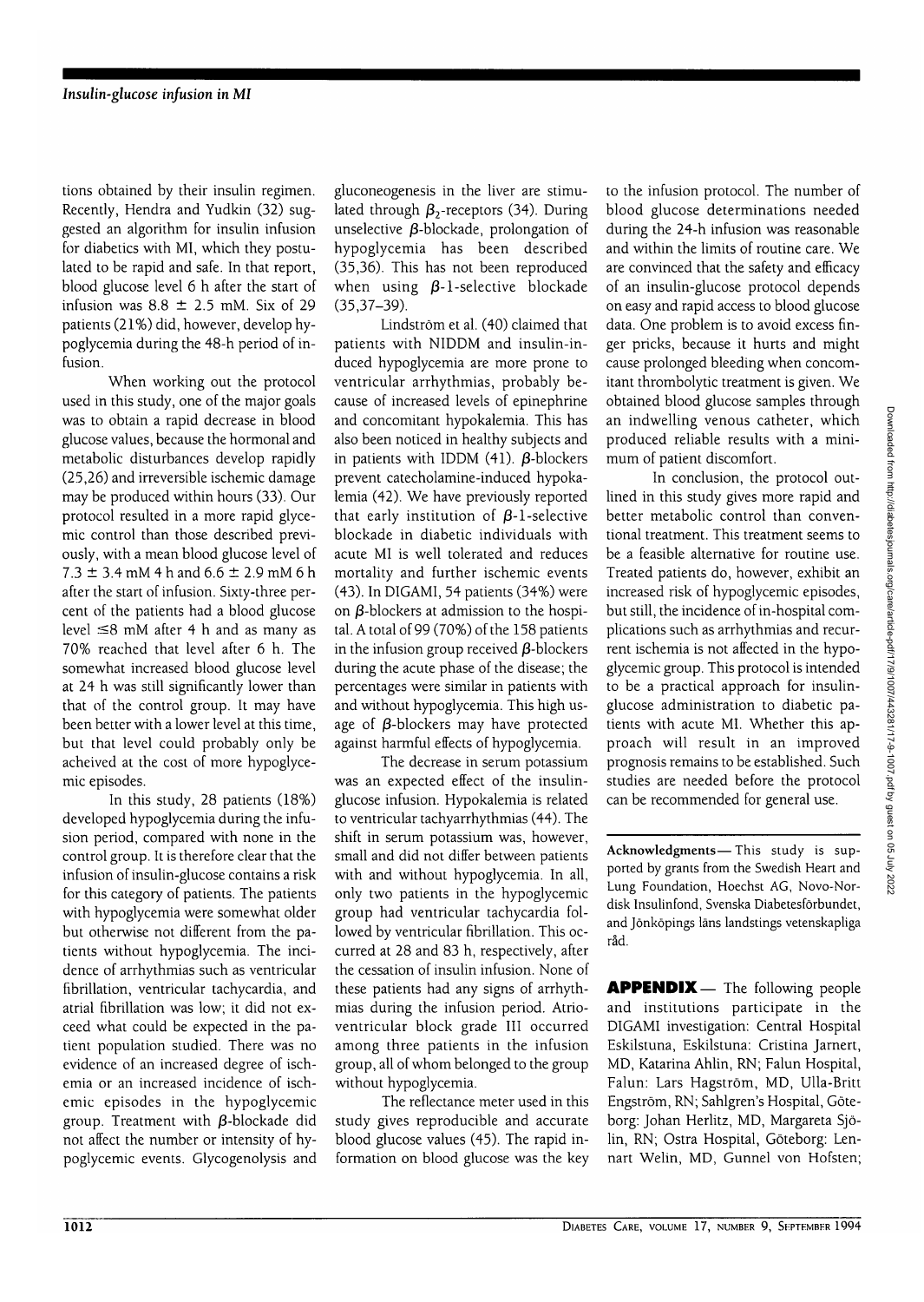Ryhov Hospital, Jonkoping: Olof Svensson, MD, Lollo Ekfeldt, RN; Koping Hospital, Koping: Peter Nicol, MD, Rosamund Eriksson, RN; Karlshamn Hospital, Karlshamn: Karim Mokktar, MD, Katarina Ahlin, RN; Malmö General Hospital, Malmo: Bo Israelsson, MD, Anneli Ivarsson, RN; Molndal Hospital, Molndal: Rune Henning, MD, Anna-Stina Jonsson, RN; Nykoping Hospital, Nykoping: Vibecke Bergman, MD, Sofia Johansson, RN; Karolinska Hospital, Stockholm: ake Olsson, MD, Eva Olason, RN; Central Hospital, Skövde: Peter Smedgård, MD, Lis Stahl, RN; Sodertalje Hospital, Sodertalje: Kjell Haglund, MD, Louise Andersson, RN; Akademiska Hospital, Uppsala: Gerhard Wikström, MD, Marita Adling, RN; Västerås Hospital, Västerås: Stellan Band, MD, Marie Steneus, RN; Central Hospital, Orebro: Erik Schwartz, MD, Helmy Eklund.

Safety committee: Lars Wallentin, MD, Akademiska Hospital, Uppsala, and Leif Erhardt, MD, Malmö General Hospital, Malmö, Sweden.

Steering committee: Lars Ryden, MD (chairman) Stockholm; Klas Malmberg, MD (principal investigator), Johan Herlitz, MD, Goteborg; Suad Efendic, MD, Stockholm; Anders Waldenström, MD, Uppsala; Peter Nicol, MD, Koping; Lennart Welin, MD, Goteborg; Anders Hamsten, MD (non-voting), Stockholm; Hans Wedel, PhD, Nordic School of Public Health, Goteborg; Anneli Ivarsson, RN, Malmo.

Publishing committee: Lars Ryden and Klas Malmberg.

## References

- 1. Malmberg K, Ryden L: Myocardial infarction in patients with diabetes mellitus. Eur *Heart]* 9:256-264, 1988
- 2. Rytter L, Froelsen S, Beck-Nielsen H: Prevalence and mortality of acute myocardial infarction in patients with diabetes mellitus. *Diabetes Care* 8:230-234, 1985
- 3. Soler N, Bennett M, Lamb P, Pentecost B,

Fitzgerald M, Malins J: Coronary care for myocardial infarction in diabetics. *Lancet* 1:475-477, 1974

- 4. Czyzk A, Kvolewski A, Szablowska S, Alot A, Kopcznski J: Clinical course of myocardial infarction among diabetic patients. *Diabetes Care* 3:526-529,1980
- 5. Partamian J, Bradley R: Acute myocardial infarction in 258 cases of diabetes. *N* Engl *JMed* 273:455-461, 1965
- 6. Smith J, Marcus F, Serokman R: Prognosis of patients with diabetes mellitus after acute myocardial infarction. *Am] Cardiol* 54:718-721, 1984
- 7. Herlitz J, Malmberg K, Karlsson B, Ryden L, Hjalmarsson A: Mortality and morbidity during a five year follow-up of diabetics with myocardial infarction. *Acta Med Scand* 24:31-38, 1988
- 8. Ulvenstam G, Aberg A, Bergstrand R, Johansson S, Pennert K, Vedin A, Wilhelmsen L, Wilhelmsson C: Long-term prognosis after myocardial infarction in men with diabetes mellitus. *Diabetes* 34:787- 792,1985
- 9. Vigorito C, Betocchi S, Giudice P, Miceli D: Severity in coronary artery disease in patients with diabetes mellitus: angiographic study of 34 diabetic and 120 nondiabetic patients. Am *Heart J* 100:782- 787,1980
- 10. Granger C, Califf R, Young S, Candela R, Samaha J, Worley S, Kereiakes D, Topol E: Outcome of patients with diabetes mellitus and acute myocardial infarction treated with thrombolytic agents. J *Am Coll Cardiol* 21:920-925, 1993
- 11. Shapiro L: Specific heart disease in diabetes mellitus. *BrMed]* 284:140-141, 1982
- 12. Ewing D: Cardiac autonomic neuropathy. In *Diabetes and Heart Disease.* Jarret R, Ed. Amsterdam, Elsevier, 1984, p. 99-132
- 13. Davi G, Catalan I, Averna M, Notarbartolo A, Srtrano A, Ciabattoni G, Patrono C: Tromboxane biosynthesis and platelet function in type II diabetes mellitus. *New* Engl J Med 322:1769-1774, 1990
- 14. Vague D, Raccah D, Juhan-Vague I: Hemobiology, vascular disease and diabetes with special reference to impaired fibrinolysis. *Metabolism* 41 (Suppl.):2-6, 1992
- 15. Small M, Patersson K, Flannigan P, Lowe G: Enhancement of fibrinolysis after insulin administration in NIDDM. *Diabetolo-*

*gia* 9:216-217, 1986

- 16. Oliver M, Kurien V, Greenwood T: Relation between serum free fatty acids and arrythmias and death after acute myocardial infarction. Lancet i:710-715, 1968
- 17. Tansey M, Opie L: Relations between plasma free fatty acids and arrythmias within the first twelve hours of acute myocardial infarction. *Lancet* i:419-422, 1983
- 18. Vik-Mo H, Mjos O: Influence of the fatty acids on myocardial oxygen consumptions and ischemic injury. *Am J Cardiol* 48:361-365, 1981
- 19. Clark R, English M, McNeill G, Newton R: Effect of intravenous infusion of insulin in diabetics with acute myocardial infarction. *BrMed]* 291:303-305, 1985
- 20. Gwilt D, Nattrass M, Pentecost B: Use of low-dose insulin infusion in diabetics after myocardial infarction. Br Med J 285: 1402-1404, 1982
- 21. Gwilt D, Petri M, Lamb P, Nattrass M, Pentecost B: Effect of intravenous insulin infusion on mortality among diabetic patients after myocardial infarction. Br *Heart]* 51:626-631, 1984
- 22. National Diabetes Data Group: Classification and diagnosis of diabetes mellitus and other categories of glucose intolerance. *Diabetes* 28:1039-1057, 1979
- 23. Trindner H: Analysis of blood glucose by glucose-oxidase. *Ann Clin Biochem* 6:24, 1969
- 24. Benedict C, Graham-Smith D: Plasma adrenalin and noradrenalin concentrations and dopamin-B-hydroxylase activity in myocardial infarction with and without cardiogenic shock. *Br Heart]* 42: 214-220, 1979
- 25. Karlsberg R, Cryer P, Roberts R: Serial plasma catecholamine response early in course of clinical acute myocardial infarction: relationship to infarct extent and mortality. *Am Heart]* 102:24-29, 1981
- 26. Vetter N, Strange R, Adams W, Oliver M: Initial metabolic and hormonal response to acute myocardial infarction. *Lancet* 2:284-289, 1974
- 27. Alison S, Chamberlain M, Minton P: Intravenous glucose tolerance, insulin, glucose and free fatty acid levels after myocardial infarction. *Br Med J* 4:776-778, 1969